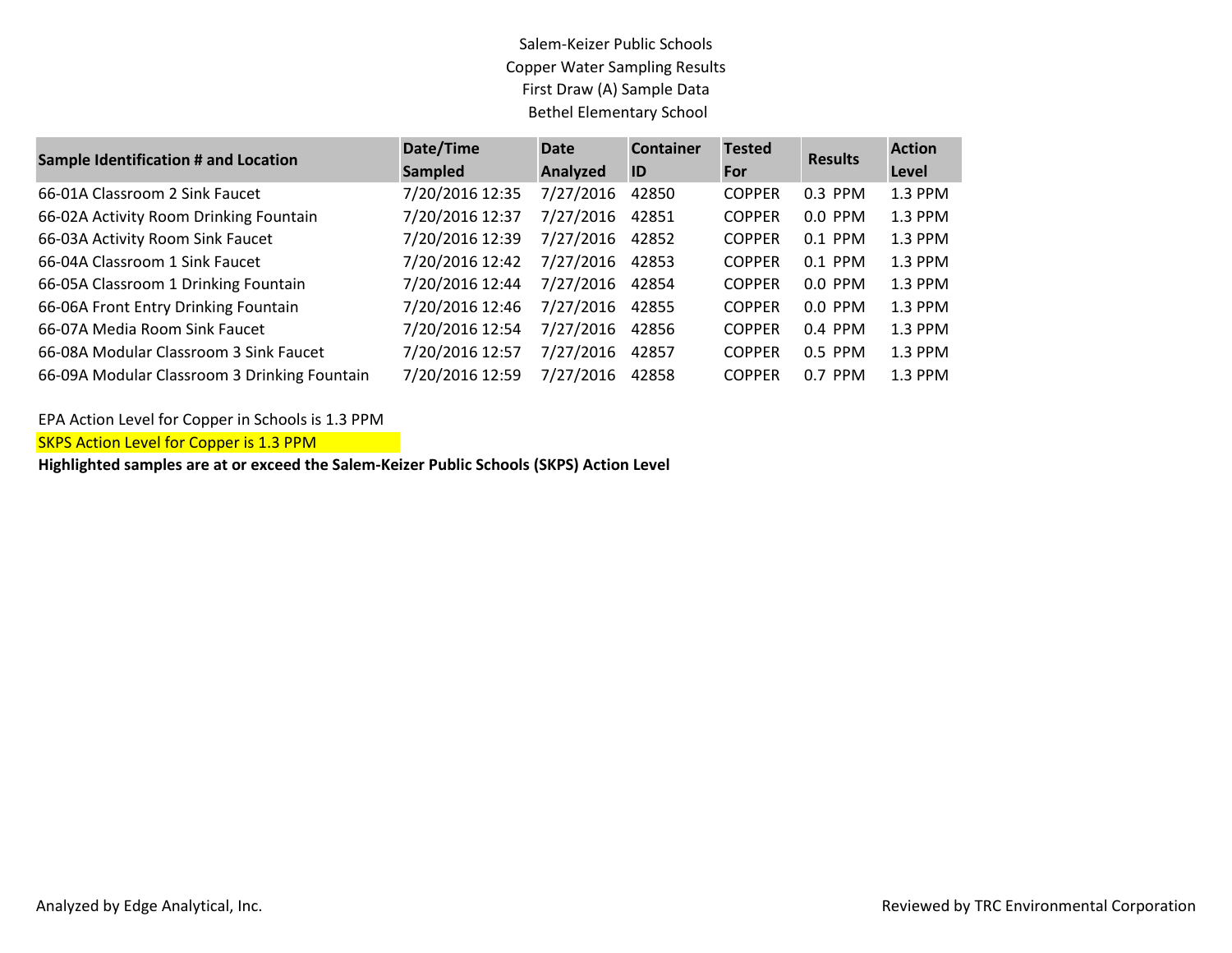## Salem-Keizer Public Schools Copper Water Sampling Results First Draw (C) Sample Data Bethel Elementary School

| <b>Sample Identification # and Location</b> | Date/Time<br><b>Sampled</b> | Date<br>Analyzed | <b>Container</b><br>I ID | <b>Tested</b><br><b>For</b> | <b>Results</b> | <b>Action</b><br>Level |
|---------------------------------------------|-----------------------------|------------------|--------------------------|-----------------------------|----------------|------------------------|
| 66-02C Activity Room Drinking Fountain      | 1/20/2017 6:51              | 1/23/2017 3137   |                          | <b>COPPER</b>               | $0.0$ PPM      | 1.3 PPM                |
| 66-03C Activity Room Sink Faucet            | 1/20/2017 6:53              | 1/23/2017 3138   |                          | <b>COPPER</b>               | $0.3$ PPM      | 1.3 PPM                |

EPA Action Level for Copper in Schools is 1.3 PPM

SKPS Action Level for Copper is 1.3 PPM

**Highlighted samples are at or exceed the Salem-Keizer Public Schools (SKPS) Action Level**